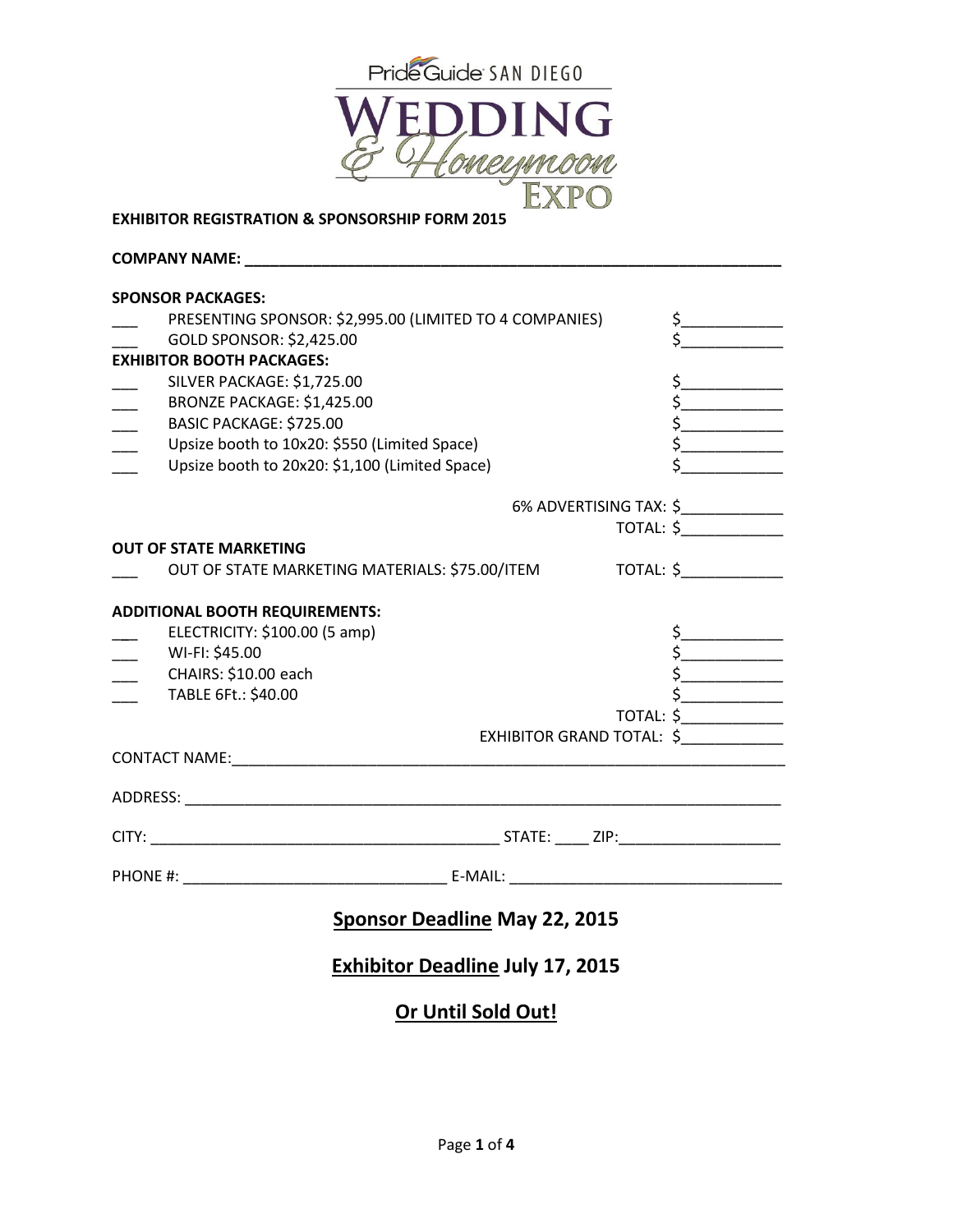

# **Rules, Terms and Regulations:**

**Producer:** MC Publishing Inc./The Pride Guides® **Venue Host**: Marriott Marquis San Diego Marina 333 W. Harbor Drive, San Diego, CA 92101 **Exhibitors:** Any business or organization who will be displaying his/her products and/or services at the *Pride Guide® San Diego Wedding & Honeymoon Expo*.

Any violations of these rules, terms or regulations will result in the revocation of Exhibitor's booth and/or your ad or listing in *the 2016 Pride Guide® California* Edition without refund. Other penalties as stated below may be incurred depending on infraction.

**Payment**: Full payment by check, money order or credit card is due at time of booth reservation in order to secure your booth and ad or listing in *the 2016 Pride Guide® California* Edition. If the Producer has not received sponsorship payment by May 22, 2015 or booth payment by July 17, 2015, the Producer reserves the right to revoke booth registration and can sell booth space to another Exhibitor. Returned checks will incur a \$50 fee and may result in the revocation of your booth and/or ad or listing.

**Liability:** The Exhibitor agrees to make no claim for any reason whatsoever against MC Publishing Inc., The Pride Guides® or the Marriott Marquis San Diego Marina for loss, theft, damage, destruction of goods, for any injury to himself/herself or employee.

**Setup and Breakdown:** Setup may begin at 6am the morning of the expo and all booths must be ready by 10:30am. Display time is from 11:30am to 4pm. Breakdown cannot begin until 4pm and must be completed by 6pm the evening of the expo. Any exhibitor that is not in accordance will surrender their booth and/or ad or listing without refund.

Exhibitors may only promote services and /or products that are directly related to exhibitors registered category. Exhibitors may not sublet or promote any business other than the product or service contracted hereto.

**Disclaimer:** We imply no warranty of actual attendance since it's not possible to accurately determine the number of people that will attend.

**Booth Assignments:** Booth assignments will be determined by Producer.

**Booth Rules:** Your booth display must not impede upon your neighboring booths or the aisle. Please keep noise at a responsible level. No offensive material or safety hazards (as determined by Producer or Venue Host) will be allowed. Your booth space must be left clean, undamaged and in orderly condition at the conclusion of the event. Failure to do so may result in the revocation of your ad or listing in the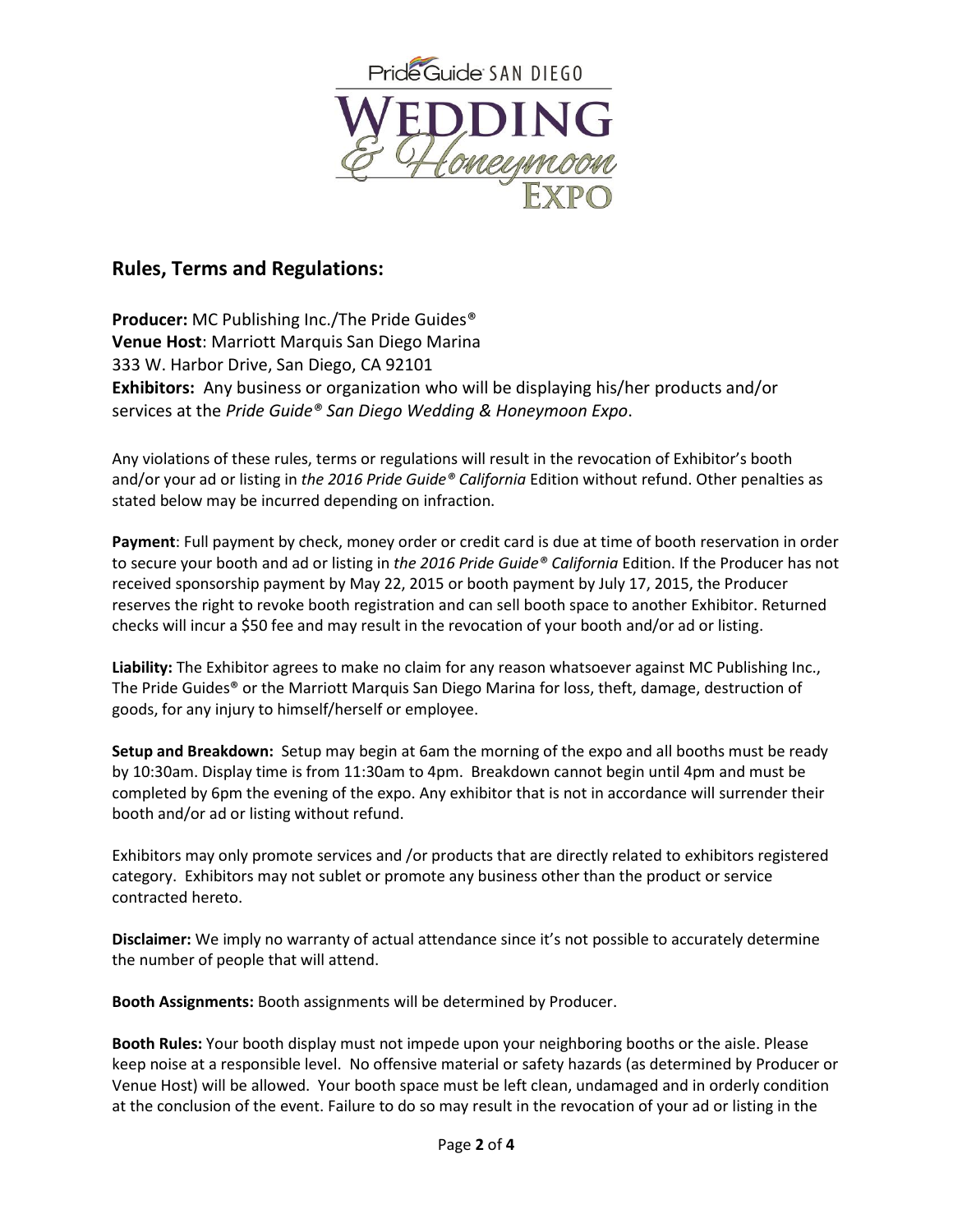

*2016 Pride Guide® California* Edition and further consequences could be charged upon the exhibitor by the Venue Host depending on extent of damage. In accordance with State, County and City Laws, you may not distribute alcohol, tobacco or other controlled substances at the event. Some foods may be distributed at the event, with advance notice. Please contact us as to what is allowed.

**Exhibitor Approval:** Producer reserves the right to deny any Exhibitor booth registration. If we feel your company is unfit you will be notified by phone or email and your payment will not be processed.

**Supplies equipment:** All supplies, equipment, etc. must be brought on site by the Exhibitor on the event day for setup. Do not ship items to the venue: Venue Host will not be responsible for shipped items or items left on site after 6pm on the day of the event. If you are distributing food at the event, there will not be any access to a kitchen. You must provide all supplies/utensils/etc.

**Name Use:** By registering as an Exhibitor, you allow MC Publishing Inc., The Pride Guides® and the Host Venue to use your company name, logo, photos and website on any or all promotions and marketing media prior to and following the event.

**Cancellations:** All booth registrations are non-refundable. No cancellations are allowed.

**Inclement Weather:** There will be no cancellations due to weather. If weather is inclement, any outdoor booths will be moved to another area deemed fit by Producer.

**Modification:** No amendment, change or modification to this Contract shall be valid unless in writing signed by both parties hereto.

**Governing Law:** This agreement shall, in all respects, be governed by the Laws of the State of California.

### **Please fill out the following information completely for your listing in print & online for 2016 Pride Guide® California:**

|  | _State:_________Zip:______________________ |  |
|--|--------------------------------------------|--|
|  |                                            |  |
|  |                                            |  |
|  |                                            |  |
|  |                                            |  |